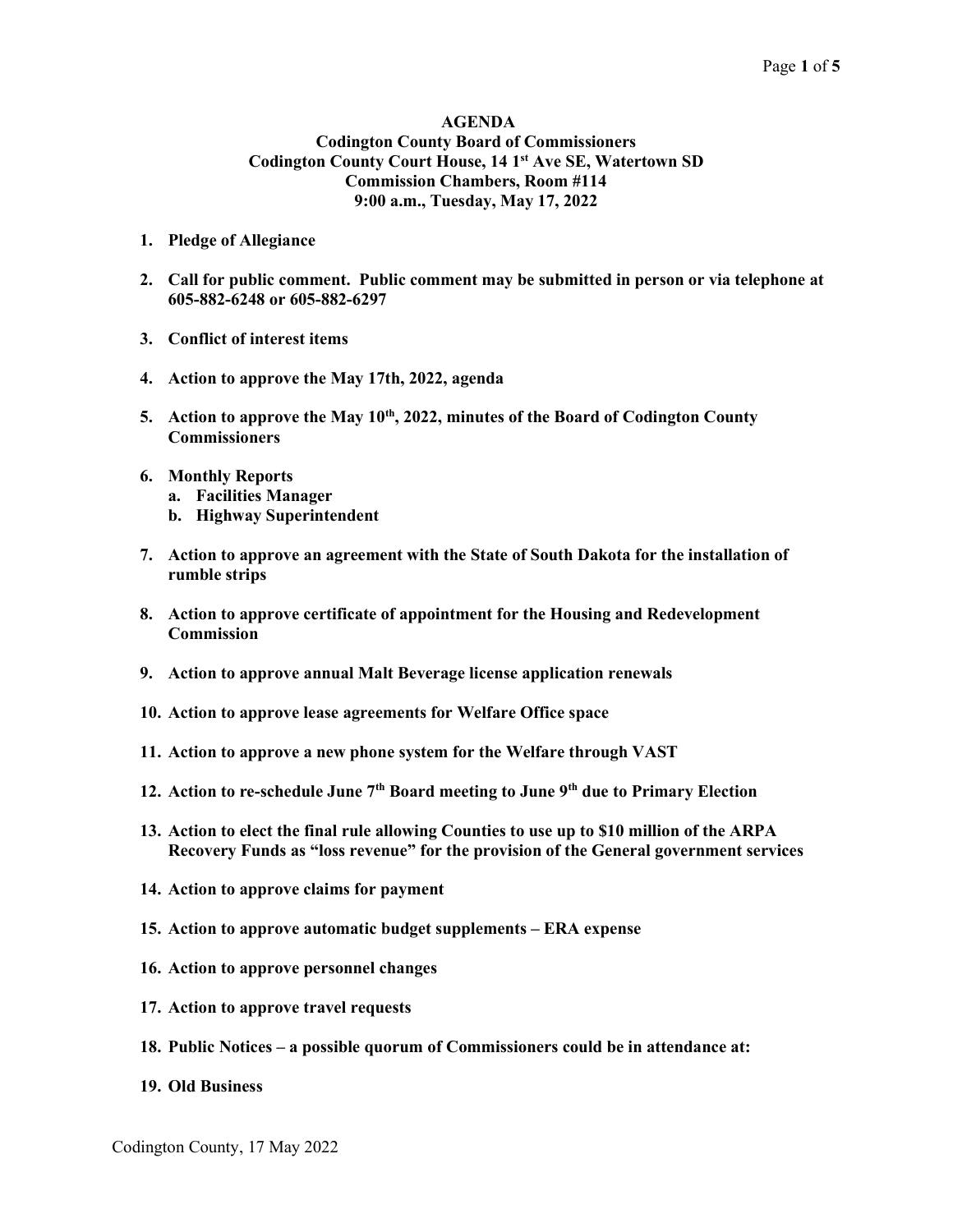#### 20. New Business

- 21. Open
	- a. Public Comments
	- b. Commission Comments
- 22. Action to enter into Executive session per SDCL 1-25-2
	- (1) Discussion of personnel issues
	- (2) Consulting with legal counsel or reviewing communications from legal counsel regarding proposed or pending litigation or contractual matters
	- (3) Preparing for contract negotiations with employees or employee's representatives
	- (4) Discussing information listed in SDCL 1-27-1.5 (8) and 1-27-1.5 (17) (safety or disaster)
- 23. Action to adjourn until 9:00 a.m., Tuesday, May 24<sup>th</sup>, 2022; at the Codington County Court **House**

Codington County does not discriminate on the basis of race, color, national origin, sex, religion, age, or disability in employment or the provision of service.

> Official Proceedings County of Codington Codington County Court House 14 1st Ave SE Watertown, SD 57201

May 17, 2022

The Codington County Commissioners met in regular session at 9:00 a.m., Tuesday, May 17, 2022, at the Codington County Court House. Commission members present were: Lee Gabel, Charlie Waterman, Myron Johnson, Troy VanDusen and Brenda Hanten; Chair, Brenda Hanten, presiding. Commissioner Johnson led the pledge of allegiance.

## CALLS FOR PUBLIC COMMENT AND CONFLICT OF INTEREST ITEMS

Chair Hanten called for public comments to be taken up during the open portion of the meeting; none were offered. There were no conflict-of-interest items to note.

#### AGENDA APPROVED

Motion by VanDusen, second by Gabel, to approve the May  $17<sup>th</sup>$ , 2022 agenda as posted; all voted aye; motion carried.

#### MINUTES APPROVED

Motion by Johnson, second by Gabel, to approve the minutes of May  $10<sup>th</sup>$ , 2022; all voted aye; motion carried.

#### MONTHLY REPORTS

Facilities Manager, Steve Molengraaf, reported. Extension Center Complex – furnaces and duct work has been installed in EXPO 1 with AC units and electrical pending. Court House – a minor chiller problem affecting the Court House and Detention Center has been resolved. Memorial Park – camping is slow due to weather conditions, bookings are increasing, staff has been busy preparing the park and cutting firewood, May 12 storm damage necessitated tree clean up, \$45,564.80 has been collected in revenue to date in 2022. Weed Dept. – equipment is ready for the season as soon as the weather pattern modifies, a Spring Weed I.D. Tour is being scheduled for June  $9<sup>th</sup>$  in the Leola area. West Nile – an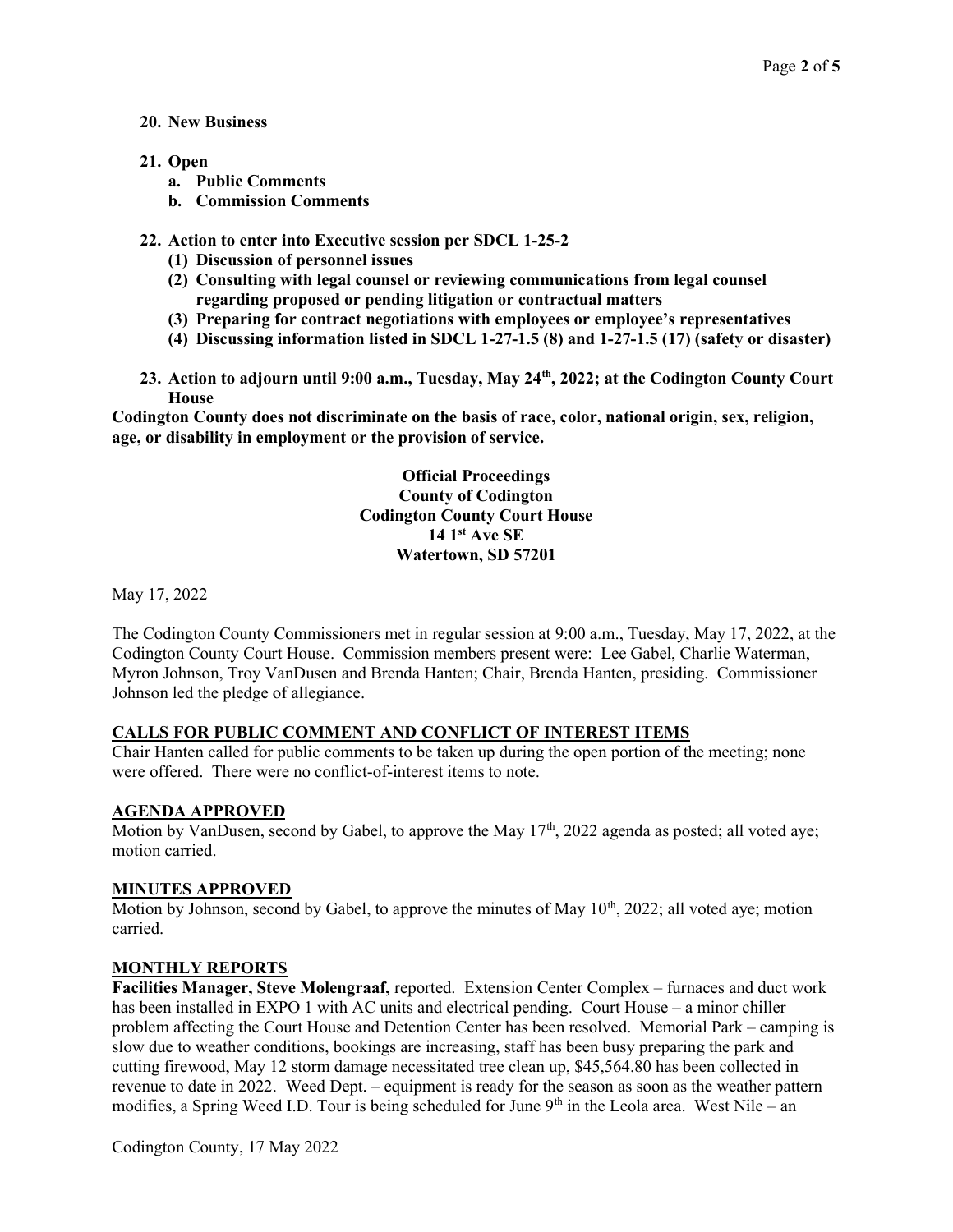increase in mosquitoes is anticipated due to the rainfall received in the area pending warm weather. Representatives from VAST have met with departments heads regarding options for a new phone system for County offices due to the ending of the current system through SD BIT. Highway Superintendent, Rick Hartley, reported. The Highway Dept. provided barricades for use on County 9-4 following the May  $12<sup>th</sup>$  severe weather, trees from the same storm will be picked up in the County roads right of way, crack sealing continues, additional rip rap has been hauled due to high winds, frost boils are being taken care of on gravel roads, load limits are still in place at this time, chip sealing is scheduled for June, the Highway Superintendent recently attended the NACE Conference, a notice to bidders will be forthcoming for Board action to move forward with a road repair project on the "Bus Barn" road. A discussion was held regarding the rising water levels on County roads in the west part of the County. The Highway Superintendent will contact engineering firms for quotes to prepare plans to address the rising water problems.

## RUMBLE STRIPING AGREEMENT

Motion by Gabel, second by Waterman, to approve an agreement between Codington County and the SD DOT for a Rumble Strip/Pavement Marking project identified as Roadway Safety Improvement Project Number PH0010(157)PCN06U8; located on 442 Ave adjacent to US Hwy 212 (4.5 east of Henry), 439<sup>th</sup> Ave adjacent to 176<sup>th</sup> St (4 miles south, 4 miles east of Junction US Hwy 212/US Hwy 81), and 164<sup>th</sup> St adjacent to 447th Ave (5 miles east, 3 miles south of Florence) in Codington County; all voted aye; motion carried.

## HOUSING AND REDEVELOPMENT COMMISSION RE-APPOINTMENT

Motion by Johnson, second by Gabel, to re-appoint Arlys Kays to the Housing and Redevelopment Commission of Codington County and to authorize the Chair to sign the annual certificate of appointment; all voted aye; motion carried.

## CERTIFICATE OF APPOINTMENT OF COMMISSIONERS OF THE HOUSING AND REDEVELOPMENT COMMISSION OF CODINGTON COUNTY, SOUTH DAKOTA

WHEREAS, the Board of Commissioners of Codington County, South Dakota, held a regular meeting on the 23rd day of July, 2002; and

WHEREAS, at said meeting resolution #2002-18 was passed and adopted declaring the need for a Housing and Redevelopment Commission;

NOW, THEREFORE, pursuant to the provisions of the County and Municipal Housing and Redevelopment Law (S.D. Codified Laws 11-7-12(1995)), and by virtue of my office as chairman, I hereby appoint the five persons hereinafter named to serve as Commissioners of the Housing and Redevelopment Commission of Codington County, South Dakota, and each to serve until the expiration date appearing after his or her name.

Brenda Hanten , term expires 12/31/2022

Kathy Turbak , term expires 12/31/2023

Elmer Brinkman, term expires 12/31/2024

Georgia Kahnke, term expires 12/31/2025

Arlys Kays , term expires  $12/31/2026$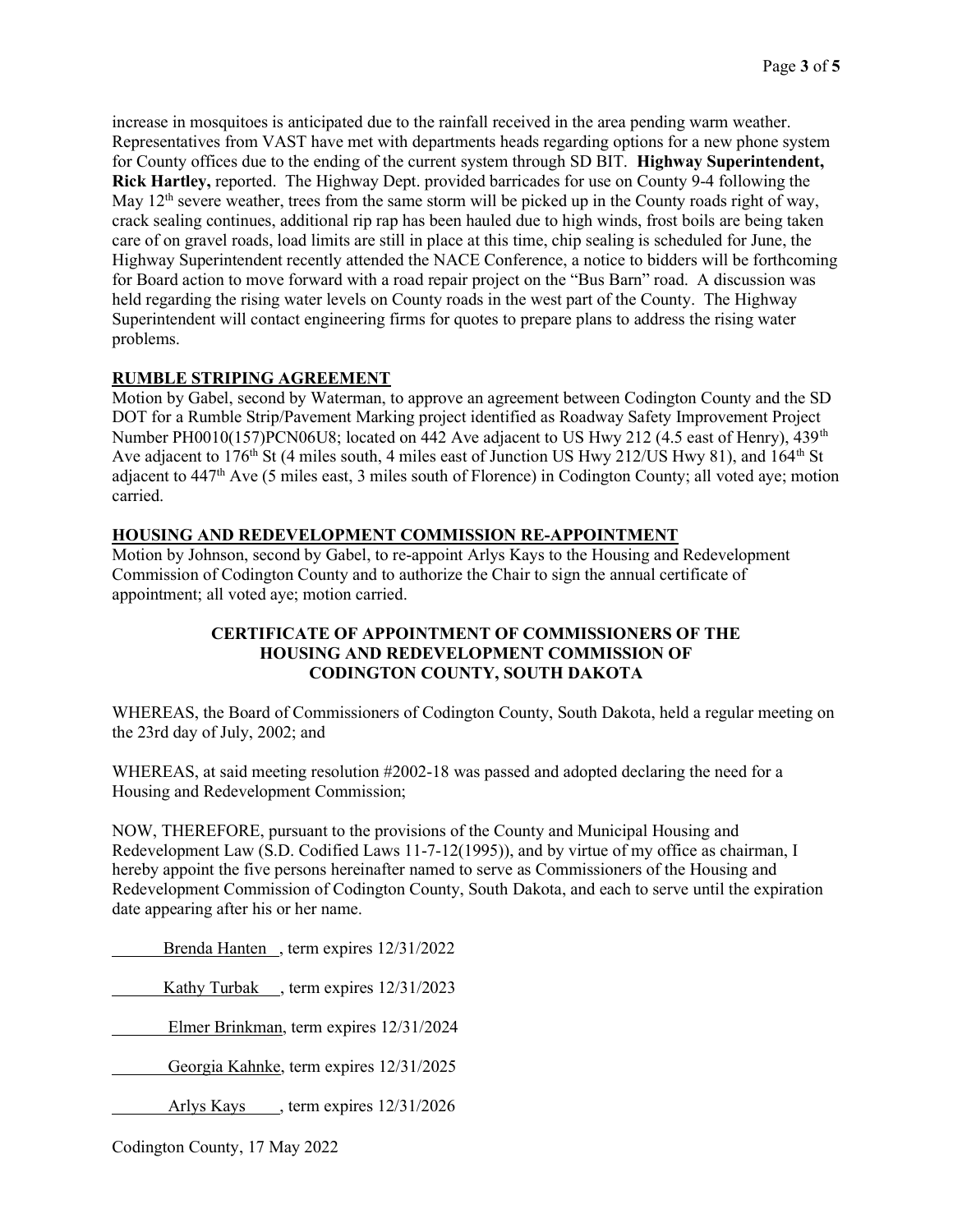IN TESTIMONY WHEREOF, I have hereunto signed my name as Chair of the Board of Commissioners of Codington County, South Dakota, caused the corporate seal of said Codington County to be attached hereto this 17<sup>th</sup> day of May, 2022.

Brenda Hanten Chair

ATTEST: Cindy Brugman Auditor

## 2022-2023 MALT BEVERAGE LICENSE RENEWALS

Motion by VanDusen, second by Hanten, to approve the following 2022-2023, on/off sale, Malt Beverage license renewal applications as announced by the Auditor: David Bludorn, DBA - Rooster Bar; W.J. Schmitt Enterprise, Inc., DBA-Southfork Lounge; and Sisseton-Wahpeton Sioux Tribe DBA Dakota Sioux Casino; all voted aye; motion carried.

## WELFARE OFFICE SPACE LEASE

Welfare Director, Sara Foust, presented the Board with a lease agreement for office space, located at 7 West Kemp, for the Welfare Office. Following a lengthy discussion and review of the proposed contract the Board requested additional information and clarification regarding the electrical upgrades, liability insurance requirements, and the status of the current lease at the City Auditorium. No action was taken at this time.

## JUNE 7TH MEETING DATE

Motion by Waterman, second by Gabel, to meet on June 9th, instead of June 7th, due to the need to canvass the votes of the 2022 Primary Election; all voted aye; motion carried.

# ARPA FUNDS FINAL RULE

Motion by Gabel, second by Johnson, to elect the final rule allowing counties to use up to \$10 million of the ARPA Recovery Funds as "loss revenue" for the provision of the general government services without needing to use the Treasury revenue loss formula; all voted aye; motion carried.

## AUTOMATIC BUDGET SUPPLEMENT

Motion by Gabel, second by VanDusen, to approve an automatic budget supplement in the amount of \$18,889.59, to the Welfare expenditure budget with ERA grant funding; all voted aye; motion carried.

## PERSONNEL CHANGE FORM

Motion by Gabel, second by Waterman, to approve the following personnel change form: New Hire, Deputy Veteran Service Officer, Jay Roberts, will work hourly until becoming full time with benefits on 1/1/2023; grade 40/step 1 \$25.11 per hour; all voted aye; motion carried.

## TRAVEL REQUESTS

Motion by VanDusen, second by Gabel, to approve the following travel requests: Highway Dept. staff, SDACHS workshop and Treasurer's office staff, SDACO Deputy workshop; all voted aye; motion carried.

# EXECUTIVE SESSION